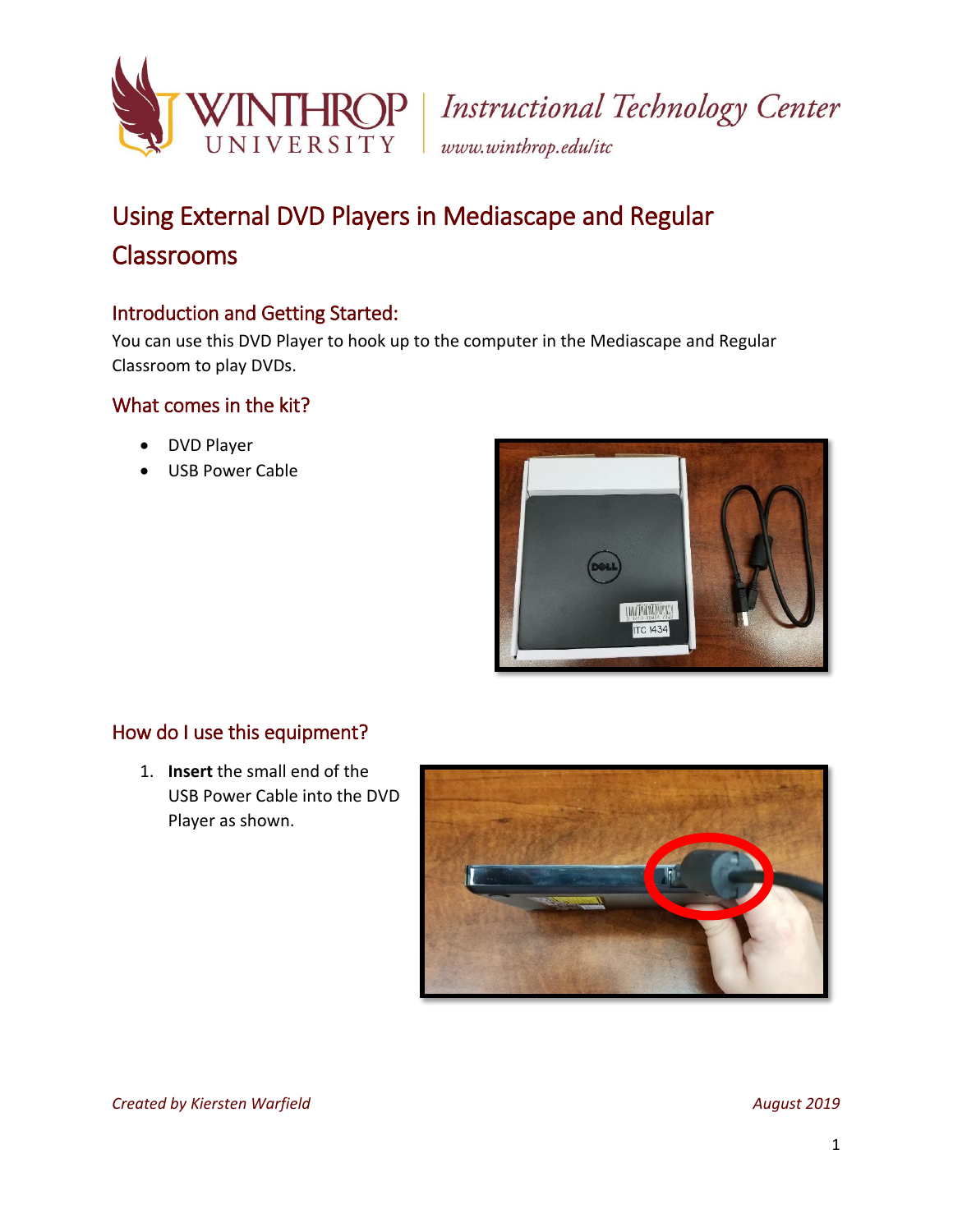

# HROP | Instructional Technology Center www.winthrop.edulitc

2. Now, **insert** the large end of the USB Power Cable into the computer's USB Drive as shown. This is located on the side or the back of the computer monitor, depending on the computer.



3. Next, **insert** your DVD into the DVD Player. To do this, you will **press** the small button, which will open the DVD Player drawer up, allowing you to **insert** the DVD.

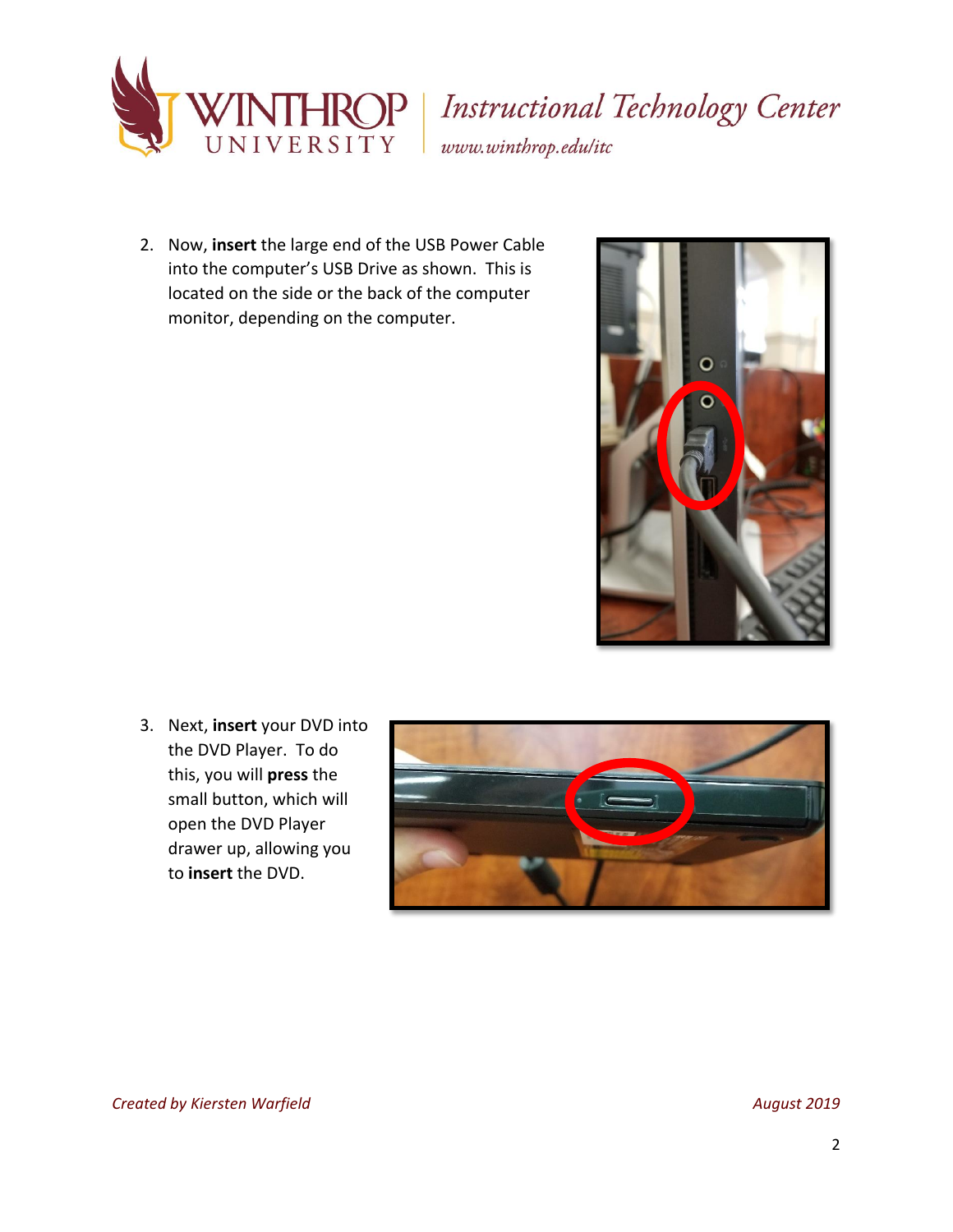

**IROP** | Instructional Technology Center

www.winthrop.edulitc

- 4. Once inserted, **close** the DVD Player drawer by **pushing** it back into the DVD Player.
- 5. After you push the DVD Player drawer back into the DVD Player, the DVD should **auto-start**.



- 6. If the DVD **does not auto-play**, please follow these instructions:
	- a. **Look** for the File Explorer on your desktop. It should be pinned to the bottom of the screen. **Click** on the File Explorer icon.



*Created by Kiersten Warfield August 2019*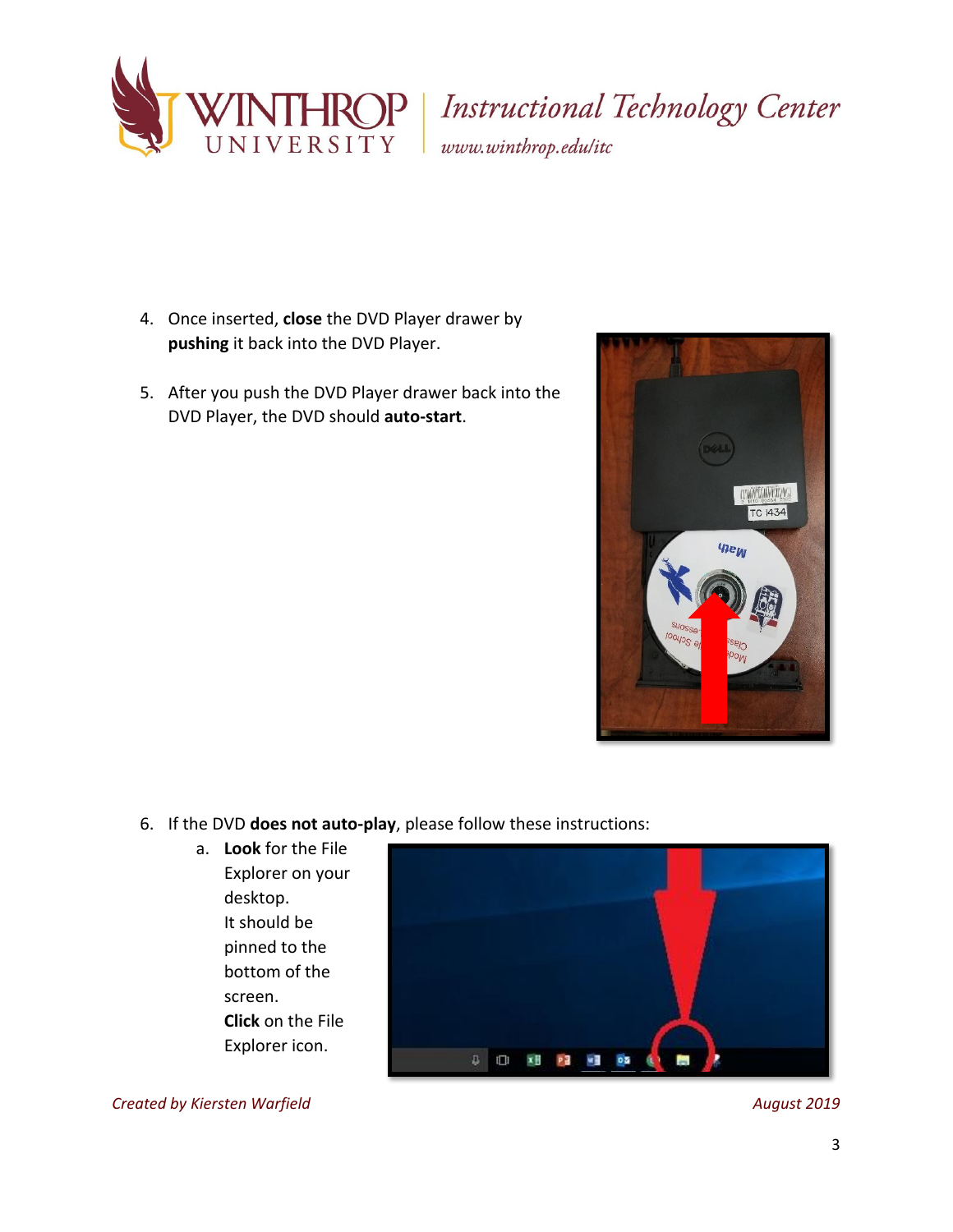

Instructional Technology Center

www.winthrop.edulitc

b. Once in the File Explorer, **look** at the left side of the box. You should see **DVD RW Drive** listed. Please note that your list may look different to the list shown.



c. **Right click** on the DVD RW Drive.

> A menu will appear, and you will want to **click on Play With (Your Preference of Media Player)**.

The media players may vary depending on the computer and you may see VLC Media Player,

| Copy Paste<br>Pin to Quick<br>access<br>sir Quick acc | % Cut<br><b>M. Copy path</b><br>Move<br>Copy<br><b>GI Automated</b><br>Expand<br>Play with PowerDVD 9.5<br>Play with VLC media player<br>Open Autor Tuym | $=$<br>Delete Rename<br>lanize | "Thew item -<br><sup>4</sup> Easy access *<br>New<br>folder<br>New | El Open -<br><b>Z</b> Edit<br>Properties<br>A History<br>Open<br>Ö | Select all<br>Select none<br>Invert selection<br>Select |               |
|-------------------------------------------------------|----------------------------------------------------------------------------------------------------------------------------------------------------------|--------------------------------|--------------------------------------------------------------------|--------------------------------------------------------------------|---------------------------------------------------------|---------------|
|                                                       |                                                                                                                                                          |                                |                                                                    |                                                                    |                                                         |               |
|                                                       |                                                                                                                                                          |                                |                                                                    |                                                                    | Search Quick access                                     | $\mathcal{L}$ |
| Creative C                                            | Scan for Viruses<br>Open in new window                                                                                                                   |                                | <b>Downloads</b><br>This PC                                        |                                                                    | <b>Pictures</b><br>This PC                              |               |
| <b>OneDrive</b><br>$\vee$ $\Box$ This PC<br>Desktop   | Pin to Quick access<br>$\mathcal{P}$<br>Share with<br>Burn to disc                                                                                       | hstructi                       | Desktop<br>This PC                                                 |                                                                    | itc (\\hamlet) (Z:)<br>This PC                          |               |
| Docume<br>像                                           | Combine files in Acrobat                                                                                                                                 |                                |                                                                    |                                                                    |                                                         |               |
| Downloa<br>Music<br>л<br>Pictures<br>Eject            | Pin to Start<br>Format                                                                                                                                   | 2J)                            |                                                                    |                                                                    |                                                         |               |
| <b>Wideos</b>                                         | Copy                                                                                                                                                     |                                |                                                                    |                                                                    |                                                         |               |
| Local Di<br><b>DVD RW</b>                             | Properties                                                                                                                                               |                                |                                                                    |                                                                    |                                                         |               |

Windows Media Player, or Power DVD. Any of these should work fine.